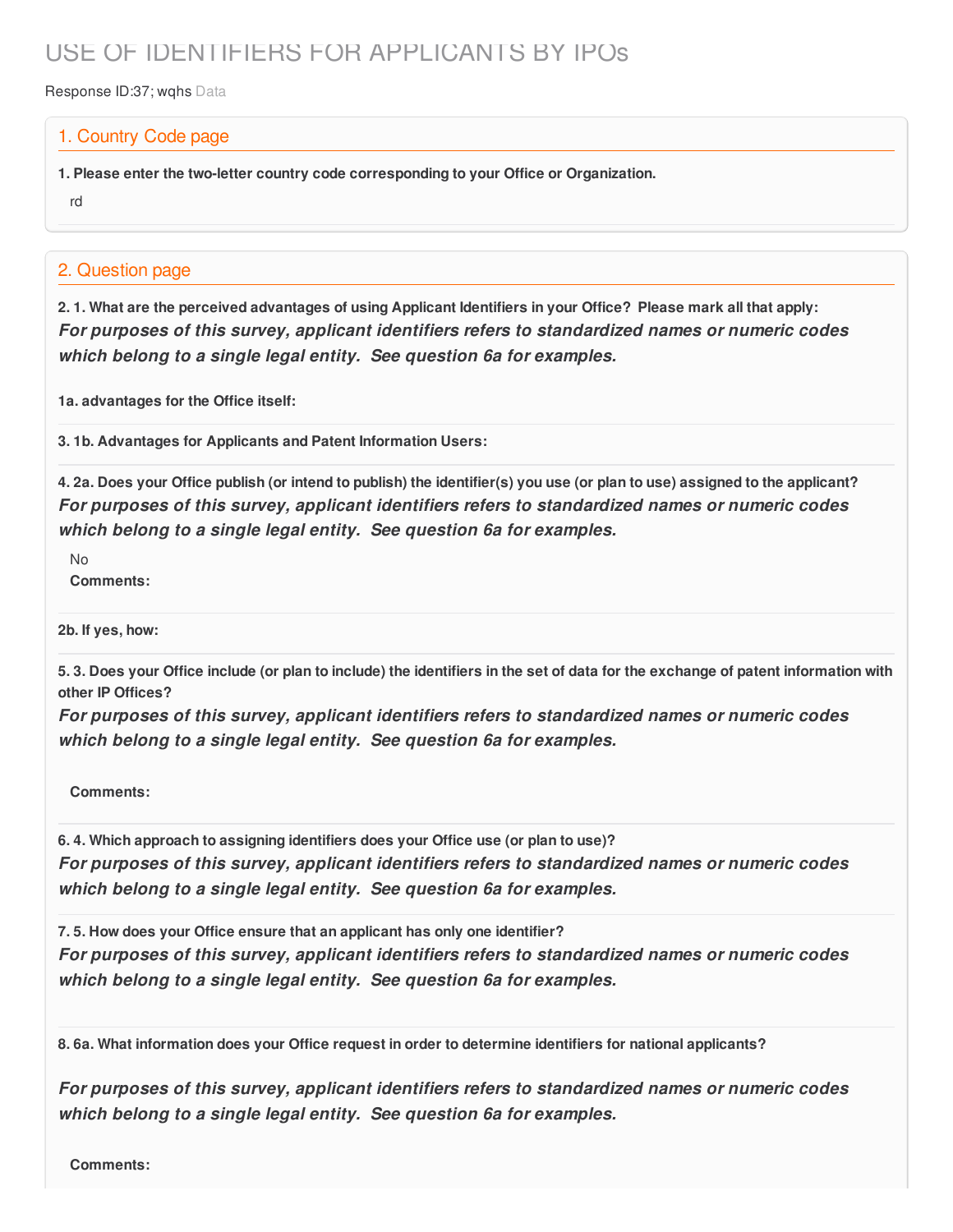**9. 6b. What information does your Office request in order to determine identifiers for foreign applicants?** *For purposes of this survey, applicant identifiers refers to standardized names or numeric codes which belong to a single legal entity. See question 6a for examples.*

10.7a. Does your Office consider that a Global Identifier (GID) would be a desirable solution for applicant name **standardization?**

Not sure **Comments:**

**11. 7b. If yes, could you suggest how the GID should be established and maintained?**

12.7c. In case a GID is established, will your Office use both the GID and a national identifier at the same time, or will your **Office use the GID instead of a national identifier?**

Se utilizarían ambos

## **13.PART B - NO IDENTIFIER**

8a. If your Office does not use or does not intend to use identifiers for applicants, please explain why: *For purposes of this survey, applicant identifiers refers to standardized names or numeric codes which belong to a single legal entity. See question 6a for examples.*

No lo usamos, en la actualidad la ONAPI hace uso de las Normas ST.9 Y ST.3, a futuro entendemos que sería interesante evaluar la posibilidad de crear identificadores de solicitantes.

14.8b. Please describe any alternative approach to the use of identifiers that your office is using or contemplates using, including how that approach deals with issues of name ambiguity (misspellings, multiple spellings, different character sets, **etc):**

*For purposes of this survey, applicant identifiers refers to standardized names or numeric codes which belong to a single legal entity. See question 6a for examples.*

En la actualidad los informes estadísticos que contienen informaciones clasificadas.

15.9. Please explain any drawbacks or legal complications your Office may have related to using identifiers: *For purposes of this survey, applicant identifiers refers to standardized names or numeric codes which belong to a single legal entity. See question 6a for examples.*

A nuestro entender ninguno

**16. 10. Which of the following options would you consider for investigation in your Office?**

*[Note \* Normalization – correction of "trivial" errors (which leave the possibility of multiple name variants for one applicant)*

*\*\* Standardization – using one name variant for an applicant (which might not be the ultimate owner, as IP rights can be registered in the name of a subsidiary when the beneficiary is the parent company)]*